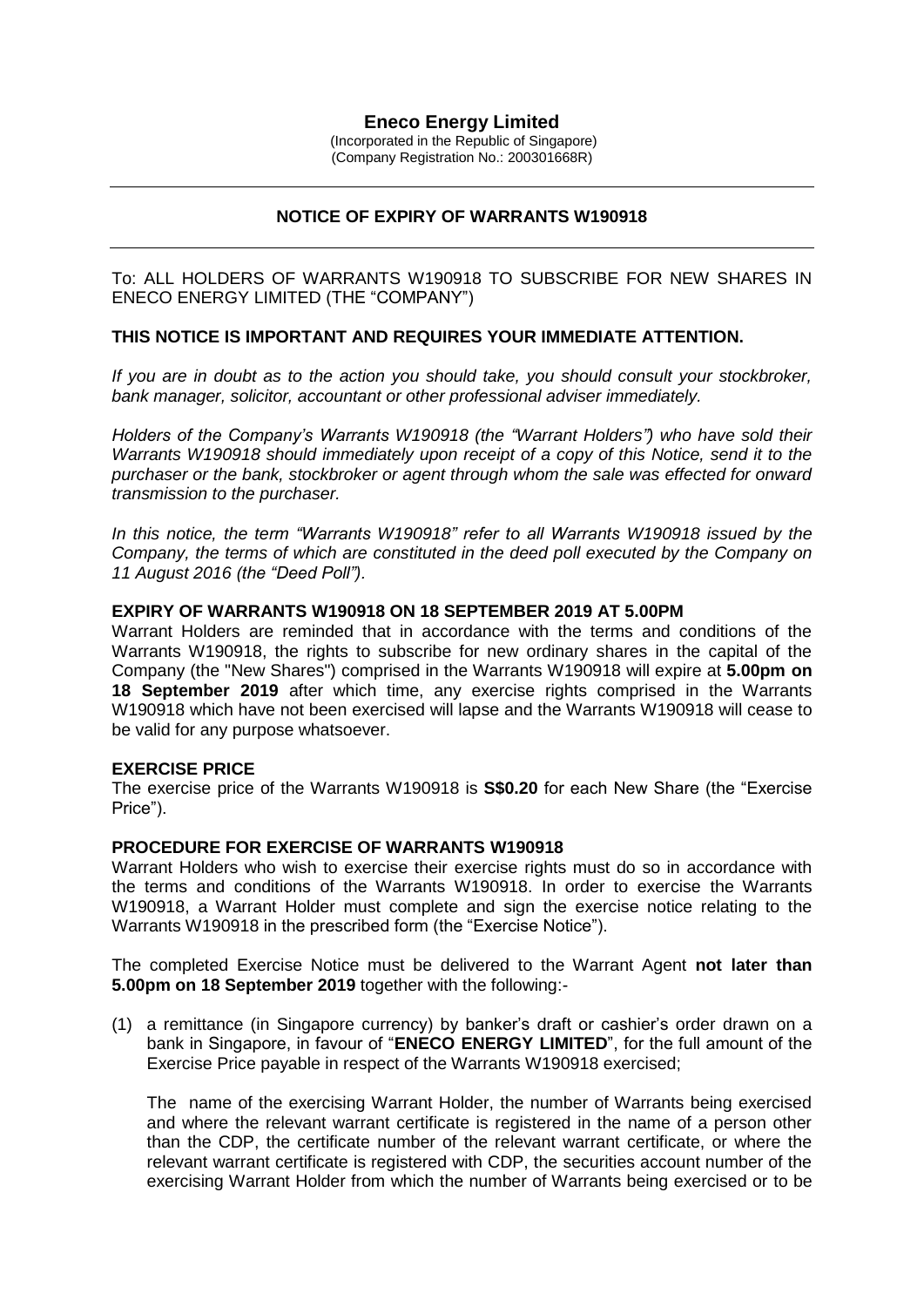debited, as the case may be, should be clearly written on the reverse side of the banker's draft or cashier's order.

- (2) the furnishing of such evidence (if any) as the Warrant Agent may require to determine or verify due execution of the Exercise Notice by or on behalf of the exercising Warrant Holder (including every joint Warrant Holder, if any) or otherwise to ensure the due exercise of the Warrants W190918 and such other evidence as the Company may require to verify due compliance with and for the purposes of administering and implementing the provisions set out in these Conditions;
- (3) the payment of any deposit or other fees or expenses being chargeable by and payable to CDP (if any) and any stamp, issue, registration or other similar taxes or duties arising on the exercise of the relevant Warrants W190918;
- (4) the payment of any fees for certificates of the New Shares to be issued, and pay any expenses for, and submit any necessary documents required in order to effect, the registration of the New Shares in the name of the exercising Warrant Holder or CDP (as the case may be) and the delivery of the certificates for the New Shares to be delivered upon exercise of the relevant Warrants W190918 to the place specified by the exercising Warrant Holder in the Exercise Notice or to CDP (as the case may be);
- (5) any exercise by a Warrant Holder in respect of Warrants W190918 registered in the name of CDP shall be further conditional upon:-
	- (a) the number of Warrants W190918 so exercised being credited to the "Free Balance" of the Securities Account of the exercising Warrant Holder and remaining so credited until the relevant Exercise Date; and
	- (b) the relevant Exercise Notice specifying that the New Shares to be issued on exercise of the Warrants W190918 are to be credited to the Securities Account of the exercising Warrant Holder or, in the case where funds standing to the credit of a CPF Investment Account are to be used for the payment of the Exercise Price, are to be credited to the Securities Account of the nominee company of the CPF Approved Bank as specified in the Exercise Notice, failing which the Exercise Notice shall be void and all rights of the exercising Warrant Holder and of any other person thereunder shall cease.

Any New Shares arising from such exercise of the Warrants W190918 shall rank *pari passu* in all respects with the then existing Shares of the Company save for dividends, rights, allotments and other distribution that may be declared or paid, the record date for which is on or before the relevant exercise date of the Warrants W190918. Record date in this context means, in relation to any dividends, rights, allotments or other distribution, the date at the close of business (or such other times as may have been notified by the Company) on which members must be registered in order to participate in such dividends, rights, allotments or other distributions.

Where the Warrants are not registered in the name of CDP, purchasers of Warrants who have not been registered as holders of Warrants and who wish to exercise the Warrants must lodge with the Warrant Agent the relevant Warrant certificate(s), the relevant transfer(s) duly executed, the registration fee, the duly completed and signed Exercise Notice and other relevant documents together with the requisite payment for the aggregate Exercise Price of the New Shares in respect of the Warrants exercised in the manner above before **5.00 p.m. on 18 September 2019**.